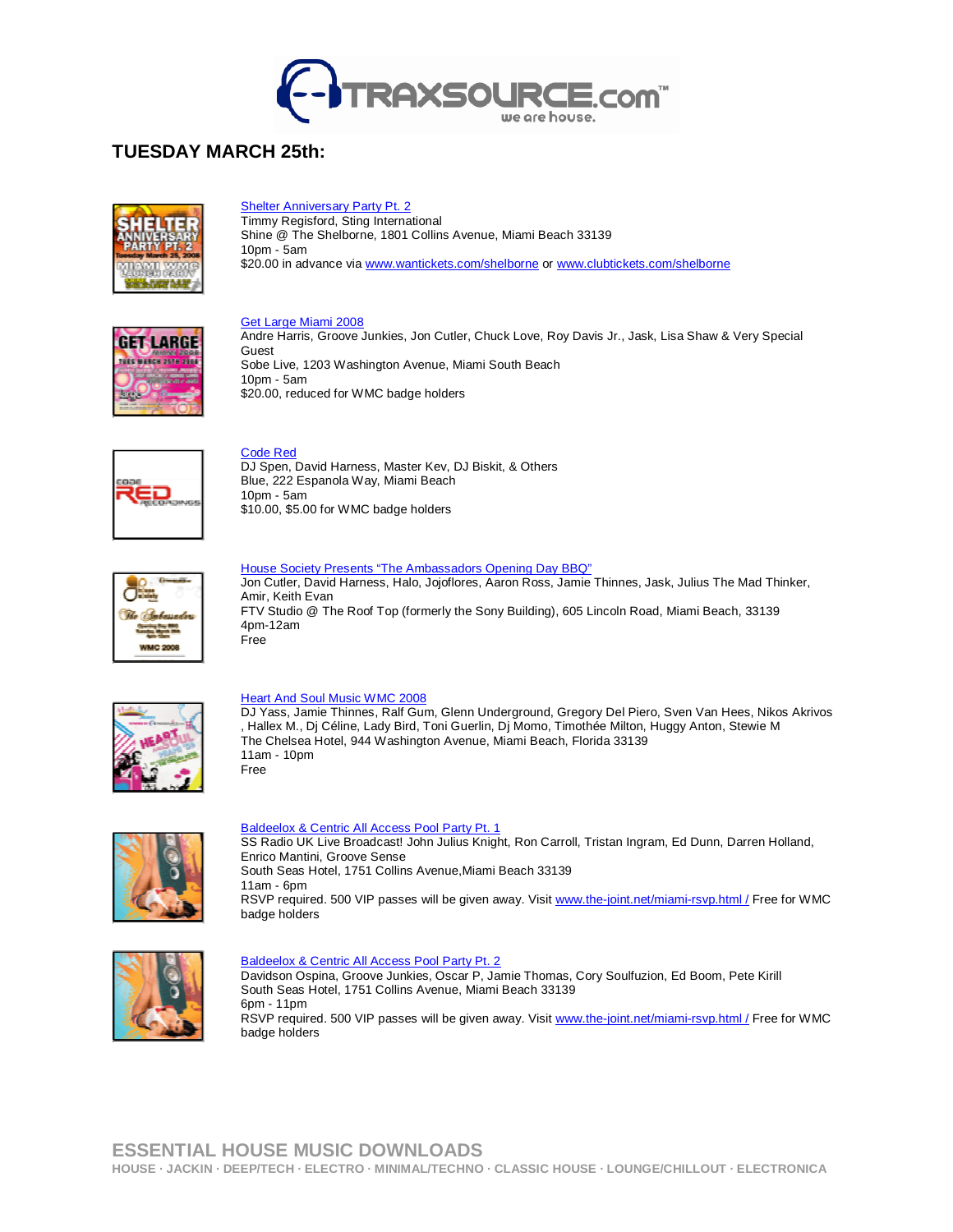

# **WEDNESDAY MARCH 26th:**



### King Street Sounds Celebrates 15 Years of Paradise

Quentin Harris, Roland Clark, Sunshine Jones, Studio Apt., Julius The Mad Thinker, & More... Vocalists/Live Acts: Barbara Tucker, Monique Bingham, Joi Cardwell, Mia Tuttavilla, Terrence Downs/Heather Johnson SONY Building Rooftop, 605 Lincoln Road Miami Beach, 33139 2pm - 12am \$20.00, \$15.00 reduced, \$15.00 reduced (WMC badgeholders reduced from from 5pm - Closing)



### Miami Gets Salted

Miguel Migs, Julius Papp, DJ Mfr, Joshua Heath, Lisa Shaw The Fifth, 1045 Fifth Street, South Beach Miami 10pm - 5am \$25.00 via http://www.clubzone.com/me/aquabooty



#### SAW / STUSSY

Satoshi Tomiie, Audiofly, Diesel (X-Press2), Spencer Parker and Hector Romero Shine @ The Shelborne, 1801 Collins Avenue, Miami Beach 33139 10pm - 5am \$20.00 advance via www.wantickets.com/shelborne OR www.clubtickets.com/shelborne. Tables via shine@shelborne.com / FREE for WMC badge holders



# Celebrating 9 years of Therapy - 5th Annual Gotsoul Therapy WMC

jojoflores, Danny Krivit, Jellybean Benitez, DJ Spen, Quentin Harris, Nick Holder/Trackheadz, DJ Pope, Halo, Ian Friday, Abicah Soul, Lars Behrenroth, Demarkus Lewis, Martin East, Luis Baro http://www.karu-y.com 9pm - 5am



#### Changez Le Beat & Yes, Please! Miami 08

Jamie Lewis, Junior Sanchez, DJ Pierre, Marc-Alan Gray, Danny Marquez, Hanna Haïs, Monique Bingham, DJ Meme, Ralf Gum, Sujinho, Alton Miller, Alexander Technique, DJ Sabo, Raw Artistic Soul, Roberto De Carlo, Diamondancer, & more TBA Sagamore Hotel Lobby, Bar, & Pool, 1671 Collins Avenue, Miami Beach 33139 6pm - 12am **Complimentary** 



## CityDeep Sessions WMC 2008

Halo, David Harness, Jojoflores, Arnold Jarvis live, MR V, Jihad Muhammed, Abicah Soul, Jamie Thinnes, Keith Evan, Amir, Cyrus Beach Plaza Hotel "Rooftop", 1401 Collins Avenue, Miami Beach 33139 12 noon - 11pm Hotel Guest, Guestlist, or Resort Pass only: Contact citydeep@basicnyc.com for guestlist or wantickets.com/basicnyc for Beach Plaza Resort pass Further info: citydeep@basicnyc.com



#### SexonWax Poolside / Canada Loves Miami Desyn Masiello, Omid 16b & friends // Max Graham, Sultan, DJ Sneak, Luke Fair, JoJo Flores, Fred Everything & many more Pool @ The Shelborne, 1801 Collins Avenue, Miami Beach 33139 12 noon - 10.30pm \$50.00 in advance via www.wantickets.com/shelborne OR www.clubtickets.com/shelborne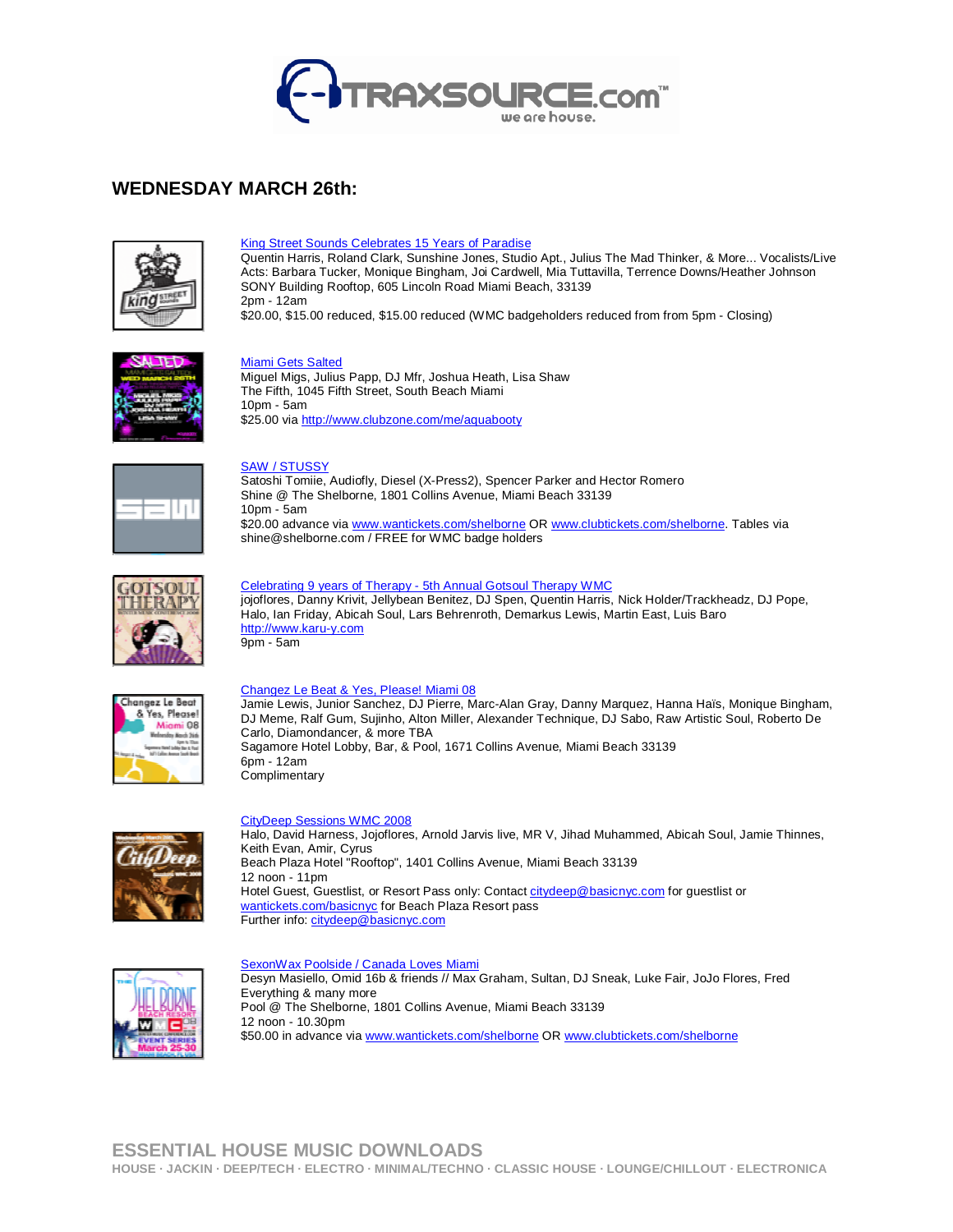

## Amenti Music/Lazy Days/Solid Tokyo

|amentimusic

Fred Everything, LawnChair Generals, Ken ECB with live vocal performance by Ingrid Hakenson, Giom, Marshall (Solid Tokyo), Kai (Solid Tokyo), Luke McKeehan (Nordic Trax), Nav (Bombay), Giano (Lazy Days), Sleepy & Boo (Basic NYC), Olivier Desmet Beach Plaza Hotel Gardens, 1401 Collins Avenue, Miami Beach 33139 2pm-10pm Hotel Guest, Guestlist, or Resort Pass only: Contact amenti@basicnyc.com for guestlist or wantickets.com/basicnyc for Beach Plaza Resort pass

## Lust4Guesthouse

DJ Sneak, MastikSoul, 1200 Warriors, Bobby & Klein, Soydan, DJ Mes, Easily Influenced, Vaughan Lazar & Jason Wiggill Blue, 222 Espanola Way Miami Beach 10pm - 5am



## Sweat meets Sweet & Deep

Frankie Feliciano, Yass, Rick Wilhite, Ralf GUM, MichaelAlan, Calvin Morgan, Greg Gray, Tommy Bones, DJ Minx. Live: Arnold Jarvis, Diviniti, Diamondancer, Michael Romeo Indra Lounge, 841 Washington Avenue, Miami Beach 33139 12 noon - 9pm \$5.00, FREE for WMC badge holders



Exclusive WMC 08 Screening - Miami Beach Cinematheque Jesse Saunders - Broken Records Miami Beach Cinematheque, 512 Plaza De Espana, Miami Beach 33139 8pm - 10.30pm \$10.00, \$8.00 for WMC badge holders powerofloveproductions@gmail.com



# Nordic Trax Presents The Goods

Mark Farina, Alexander East – Live!, Luke McKeehan, Jazzy Eyewear, LawnChair Generals, Latenight Society, Jay West, Tovar Templo, 619 Washington Avenue, South Beach 10pm-5am \$15 at clubzone.com & door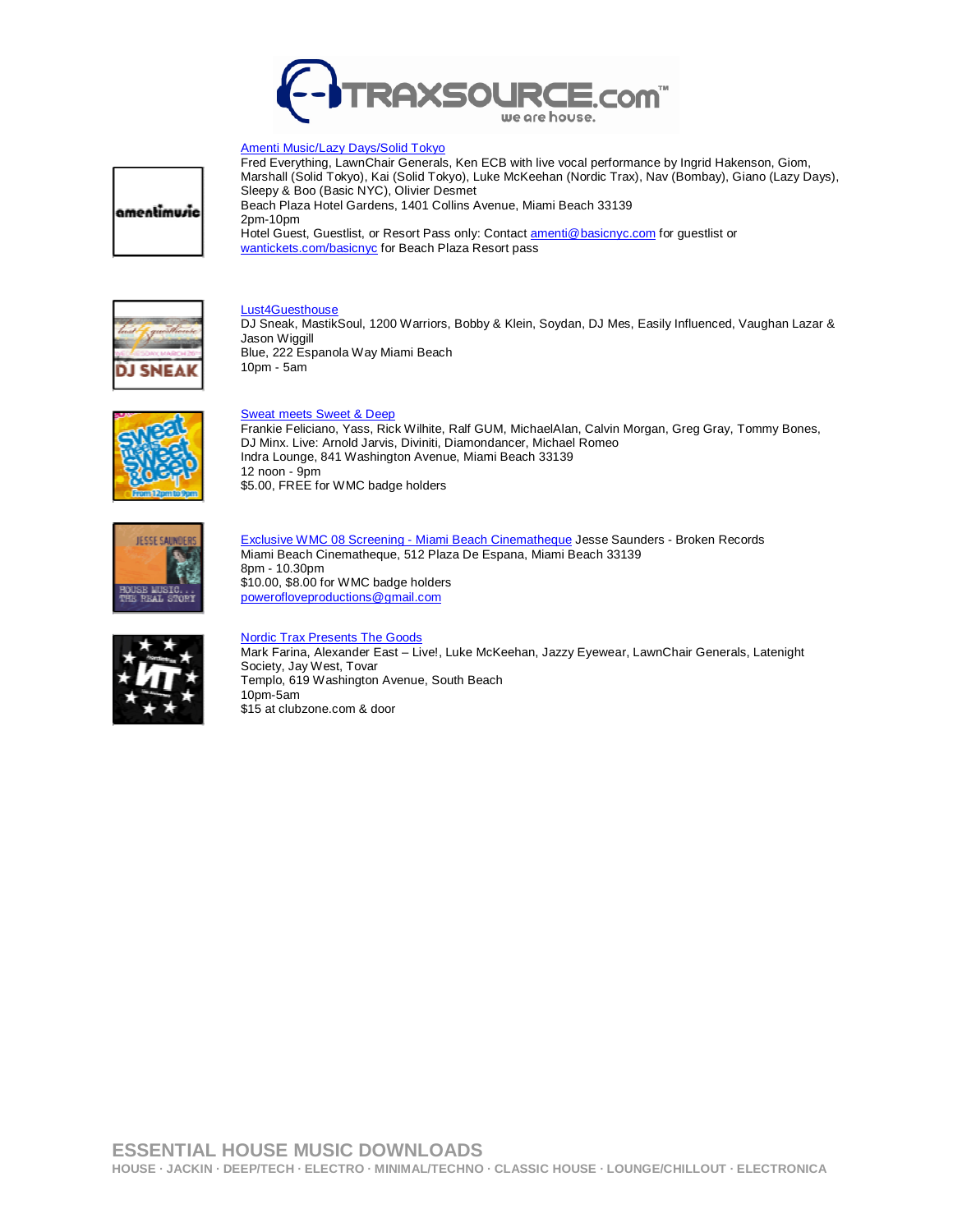

# **THURSDAY MARCH 27th:**



Roots NYC presents Blaze Imprints, Vega Records, Soul Heaven, Fania Records Louie Vega, Kevin Hedge, Josh Milan, Frankie Feliciano. Opening set by Neil Pierce. Live performances by Mr. V and Kenny Bobien The Vagabond, 30 N.E. 14th Street, Miami, 33132 10pm - 5am \$20.00 - wanttickets.com

### **Buzzin' Fly vs Compost Black Label**

Ben Watt, Christian Prommer, Justin Martin, Michael Reinboth and more spec ial guests TBA Shine @ The Shelborne, 1801 Collins Avenue Miami Beach 33139 10pm - 5am \$20.00 in advance via www.wantickets.com/shelborne OR www.clubtickets.com/shelborne. Tables via shine@shelborne.com



# 718 Sessions

Danny Krivit and friends Shine @ The Shelborne, 1801 Collins Avenue, Miami Beach 33139 4pm - 10pm \$12.00 advance via www.wantickets.com/shelborne or www.clubtickets.com/shelborne. \$5.00 for WMC badge holders



## **Seasons presents Miami Movement**

David Harness, Jamie Thinnes, Aaron Ross, Jon Cutler, Mark Grant w/ Russoul LIVE P.A. & Greg Gauthier Club Blue, 222 Espanola Way, South Beach 33139 10pm - 5pm \$10.00



## Moho in SoBe

Groove Junkies, DJ Meme, Morton Trust, Mr. Mike & DJ Kerry Lounge Area & The Shelborne, 1801 Collins Avenue, Miami Beach 33139 3pm - 6pm Free



### J.H.I. Community

David Harness, Roy Davis Jr., Lars Behrenroth, Master Kev, Sammy Rock, , Marshall Jones, Andre Harris, Ian Lee, XL, Hippie Torales, Kai Alce, Nacho Vega, Riverside Whitelaw Hotel Rooftop, 808 Collins Avenue, Miami Beach 33139 12 noon - 10pm Free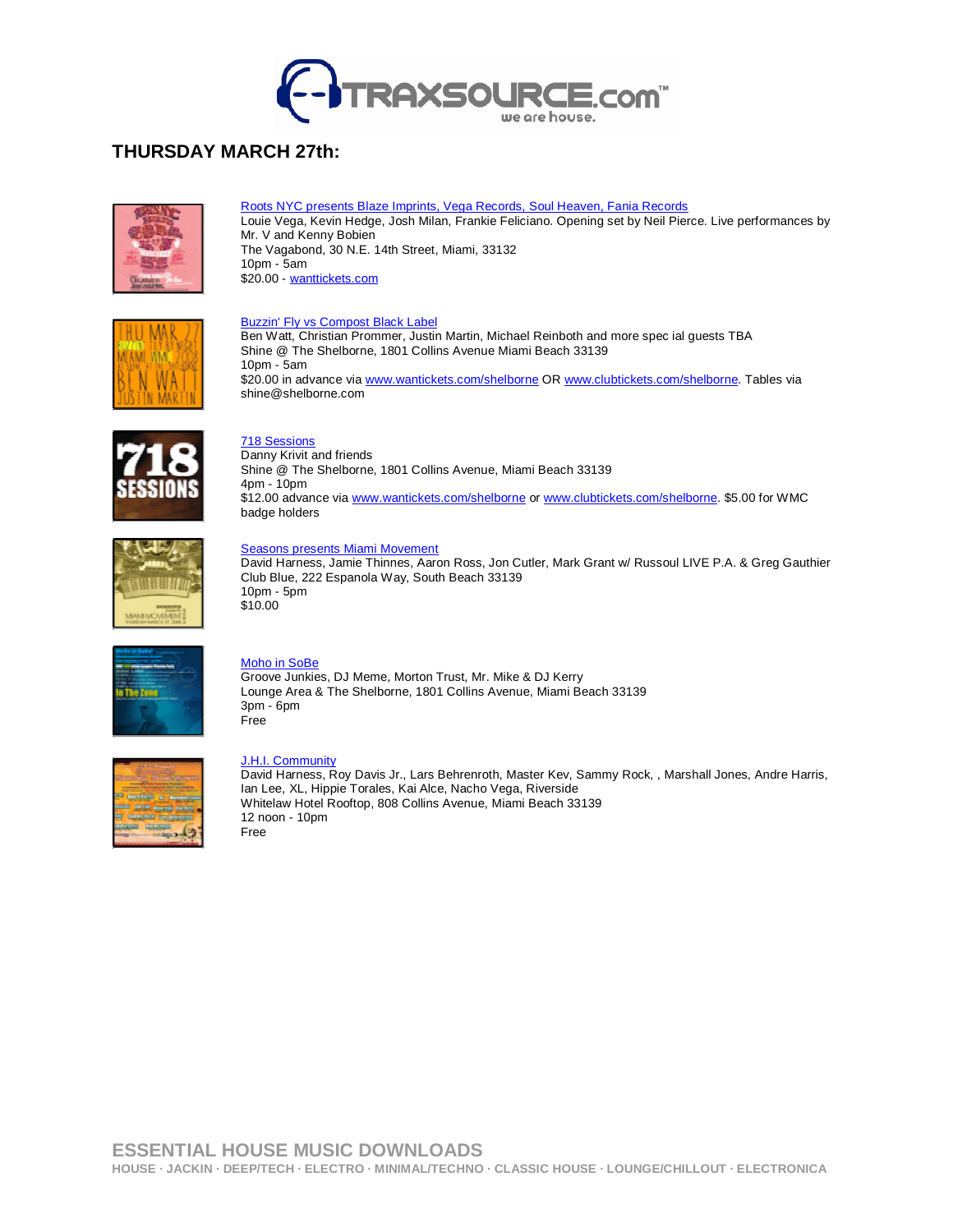

# **FRIDAY MARCH 28th**:



#### MN2S @ Opium & Privé

Fedde Le Grand, Todd Terry, Tom Novy, Mark Farina, Joey Negro, Bodyrox, Joe T. Vannelli, Kaskade, Martin Solveig, Brian Tappert, Jon Cutler, Johnny Fiasco, Outwork, George Morel, Jay-J, Jamie Lewis, Outwork, Ian Pooley, Tedd Patterson, Halo, John Julius Knight, Eddie Thoneick, DJ Heather, PA With Darryl D'Bonneau

Opium, 136 Collins Avenue, Miami Beach, Florida Miami Beach 33139 10pm - 5am

Guestlist Only - send your FULL name & email address to guestlist@mn2s.com, FREE for WMC badge holders



## Pacha Ibiza presents Pacha Miami Festival

Macy Gray (live), Axwell, Sebastian Ingrosso, Fedde le Grand, Sander Kleinenberg, Sarah Main, Wally Lopez, Kaz James (Body Rockers), Goldfish (live PA) plus many more! Pool @ The Shelborne, 1801 Collins Avenue, Miami Beach 33139 12 noon - 10.30pm \$50.00 advance via www.wantickets.com/shelborne OR www.clubtickets.com/shelborne Half price at door for WMC badge holders. Tables and cabanas: wmc@shelborne.com



#### Def Mix at the Pacha Miami Festival

David Morales, Frankie Knuckles and Sebastian Gamboa (Pacha Ibiza) Shine @ The Shelborne, 1801 Collins Avenue, Miami Beach 33139 10pm - 5am \$20.00 in advance via www.wantickets.com/shelborne OR www.clubtickets.com/shelborne Free for WMC badge holders. Tables shine@shelborne.com



## Club Azuli Miami Party

D Ramirez, Tom Novy, Cedric Gervais, David Piccioni, Vandalism (Live PA / DJ Set), DJ Adam Dream, 1532 Washington Avenue, Miami Beach 33139 10pm - 5am \$20.00, preferred entry for WMC badge holders



#### Miami Gets Deep

Marques Wyatt, Mark Farina, Danny Krivit, Yass. In the Deep Lounge: King Britt, Nickodemus and Big Cee The Gem, 671 Washington Avenue, Miami Beach 33139 9pm - 5am \$20.00



### PushFM.com / R2 Records Party

Ron Trent, Karizma, Robert Owens (Live PA), Abicah Soul, Rafael Moraes, Djinji Brown, Pirahnahead, Unified Spirits, Kissey Asplund (live PA) + more Love Hate Lounge, 423 Washington Avenue, Miami Beach 33139 12pm - 6am \$12.00, \$6.00 for WMC badge holders



## We Love House

DJ Spen, Victor Simonelli, ATFC, Groove Junkies, DJ Meme, Rocco, Morten Trust, Sarah Foote, CDJ Louke, Mr Mike, Miles Numan, Dario D'Attis, Chilly, Marc Marshall plus Live PA's Linda Lee Hopkins & Brian Lucas Joley @ Hotel Astor, 956 Washington Avenue, Miami Beach FL 33139 4pm - 11pm \$15.00, FREE for WMC badge holders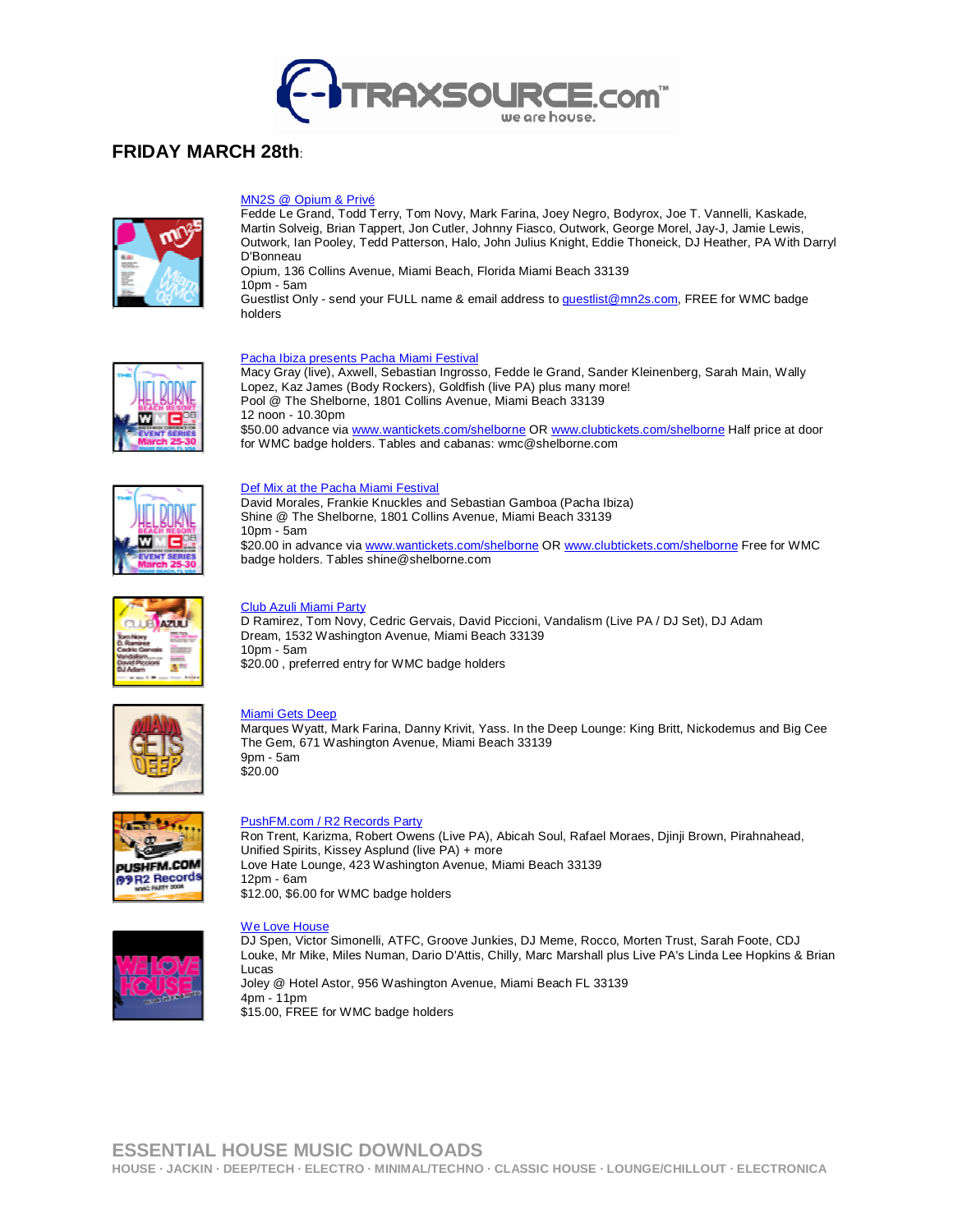

#### Terry Thompson (Code Red/Defected) and Friends Presents

John Julius Knight, Groove Junkies, Josh Milan(Blaze), Master Kev, Sugar Girls Squad (Ultra Nate and Lisa Moody), Wayne Williams, Studio Apartment, Charles Feelgood,Terry Thompson, Sosue, Phil Kamp, Jerry Haley, Jay Rags The Chelsea Hotel, 944 Wahington Avenue, Miami Beach 33139 12 noon - 10pm

Free



## Poontin Muzik 2nd Annual Boat Party

Lego, Roy Davis, Jr., Bear Who, John Corradi, live performance by Roze Red Island Lady in the Atlantic Ocean. Leaving Bayside Market Place, 401 Biscayne Boulevard, Miami 33132 3.30pm - 7.30pm, Boarding time 2.45pm \$45.00. Tickets via www.myspace.com/poontinmuzik



## Afro Disco WMC 08

Rich Medina, Little Ricky's, Rob Rizk, DJ Kemit Shine @ The Shelborne, 1801 Collins Avenue, Miami Beach 33139 2pm - 8pm Free



ALMA meets The Next Level Party in Miami DJ Disciple, DJ True & Miller Cruz plus surprise DJs Indra Lounge, 841 Washington Avenue, South Beach 12pm - 8pm didisciplenyc@hotmail.com



#### Fuzion WMC 2008

Franke Estevez, Benji Candelario, Darryl James, Jose Gonzales, Jose Burgos & more. Live PAs by Kenny Bobien, Susu Bobien, Keith Thompson Ouzo's, 1766 Bay Road, Miami 33141 10pm - late \$10.00, free for WMC badge holders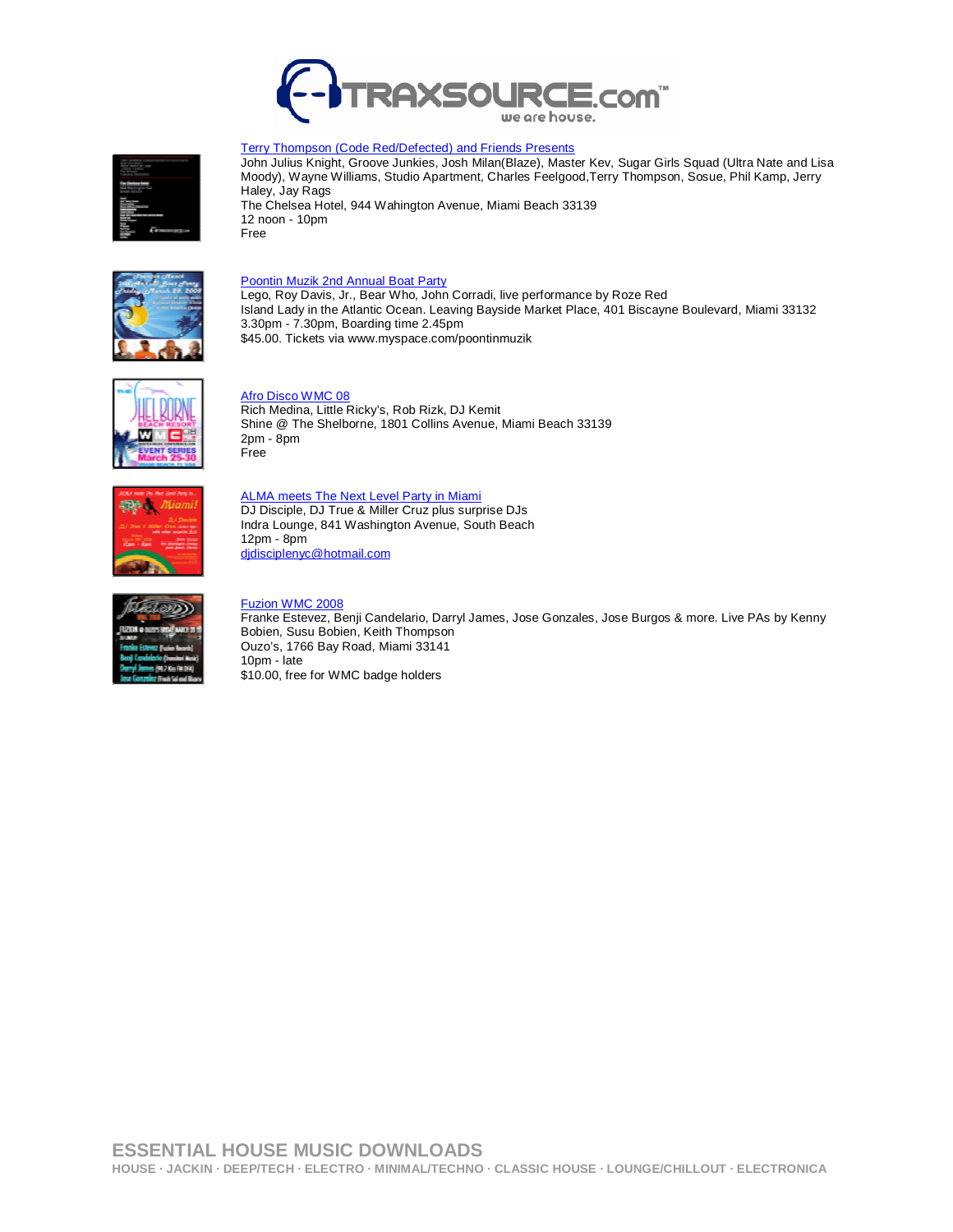

# **SATURDAY MARCH 29th:**



# Aquabooty: MUSIC2.08 at Opium Garden & Privé

Ame, Dixon, Miguel Migs, Dj Harvey, Andy Caldwell, Jask, Fred Everything, Marques Wyatt, Alex from Tokyo, Henrik Schwarz Live!, Marcus Worgull, Mr. White Live!, Rich Medina + Very Special Surprise Guests Opium Garden, 136 Collins Avenue, Miami Beach 33139  $9$ pm - 5am

\$25.00 - Tickets via www.clubzone.com/me/aquabooty Reduced all night for WMC badge holders



**Swedish House Mafia** Axwell, Sebastian Ingrosso, Steve Angello plus special guest Dirty South SET, 320 Lincoln Road, Miami Beach 33139 10pm - 5am \$30



#### Afternoon Delight 2008

Jamie Lewis, Andy Caldwell, Jask, Brian Tappert, Groove Junkies, Justin Michael, Adam Auburn, Aaron & Dirty, Sleepy & Boo The Beach Plaza Gardens, 1401 Collins Ave Miami Beach 33139 12 noon - 11pm Hotel Guest, Guestlist, or Resort Pass only. Contact delight@basicnyc.com for guestlist or wantickets.com/basicnyc for Beach Plaza Resort pass



#### Kinky Malinki in Miami

George Morel, Groove Junkies, Mark Robinson, Tristan Ingram Blue, 222 Espanola Way, Miami Beach 10pm - 4am \$10.00 on the door, free to WMC badge holders



## Hope Recordings 10 Year Anniversary in Miami

Nick Warren, Dave Seaman, 16 Bit Lolitas, Hybrid & Jody Wisternoff Shine @ The Shelborne, 1801 Collins Avenue, Miami Beach 33139 10pm - 5am \$20.00 in advance / \$30.00 at the door. Advance tickets: www.wantickets.com/shelborne OR www.clubtickets.com/shelborne



7th Annual Poolside Marathon Set Jonathan Peters Pool @ The Shelborne, 1801 Collins Avenue, Miami Beach 33139 12 noon - 10.30pm \$50.00 in advance via www.clubtickets.com/shelborne and www.ticketweb.com



House Broken 4 Percussionist Louie Lou, Stacy Kidd, Grand High Priest, Craig Loftis, Lady D, Lego, Craig Alexander, David Sabat & more Chesterfield Rooftop, 855 Collins Avenue, South Beach 12 noon - 10pm Free with RSVP to rsvp@chicagosoundsource.com